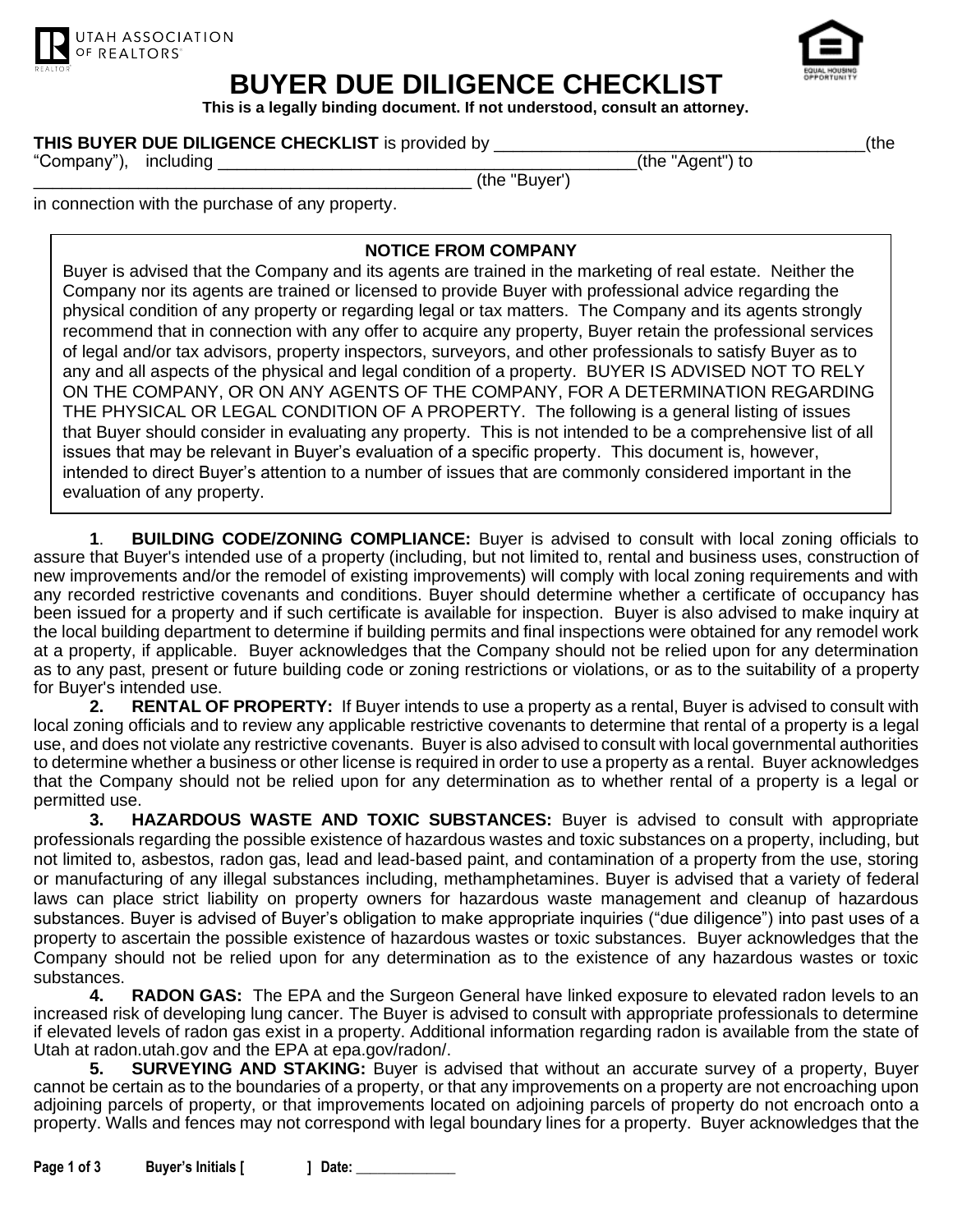Company should not be relied upon for any determination as to the boundaries of a property or of any encroachments within or over the actual boundaries of a property.

**6. HOME WARRANTY PLANS:** Buyer acknowledges that Buyer has been advised by the Company of the availability of Home Warranty Plans which provide limited warranties for certain home appliances and certain components of a property after Closing.

**7. FLOOD ZONE AND INSURANCE:** If a property is located in a "Flood Zone" as set forth on the H.U.D. "Special Flood Zone Area" map, the mortgage lender may require that Buyer obtain and pay for flood insurance on a property and its improvements.

**8. HOMEOWNERS INSURANCE:** Buyer is advised that certain properties, due to location, condition, and/or claims history, may be uninsurable, or may only be insurable at an increased cost. Buyer is also advised that Buyer's credit, insurance claims history, and other issues (such as specific kinds of pets), may be factors in determining the availability and cost of homeowners insurance. Buyer is advised to consult directly with insurance companies of Buyer's choice regarding the availability and costs of homeowner's insurance for a property.

**9. TITLE ISSUES/HOMEOWNERS ASSOCIATION:** Buyer is advised that title insurance companies offer a variety of title insurance policies that provide different levels of coverage. Buyer is advised to carefully review with legal counsel and with the title insurer: (a) the available title insurance coverage; (b) the contents of any Commitment for Title Insurance on a property; and (c) the contents of all documents affecting a property that are a matter of public record, including, but not limited to, any restrictive covenants (CC&R's). If a property is part of a Condominium or other Homeowners Association ("HOA"), Buyer is advised to consult directly with the HOA regarding all HOA matters that may affect the property, including, but not limited to, existing and proposed budgets, financial statements, present and proposed assessments, dues, fees, reserve accounts, rules, and meeting minutes.

**10. PHYSICAL CONDITION:** Buyer is advised to consult with appropriate professionals regarding all physical aspects of a property, including, but not limited to: built-in appliances; plumbing fixtures, lines, fittings and systems; heating, air conditioning systems and components; electrical wiring, systems, appliances and components; foundation; roof; structure; exterior surfaces (including stucco), exterior features and equipment; pool/spa systems and components; any diseased trees or other landscaping; and moisture seepage and damage from roof, foundation or windows. Buyer is advised not to rely on seller, the Company, or any agents of the Company for a determination regarding the physical condition of a property.

**11. SQUARE FOOTAGE/ACREAGE:** If the square footage or acreage of a property is of material concern to Buyer, Buyer is advised to verify the square footage or acreage through any independent sources or means deemed appropriate by Buyer. In the event the Company provides any numerical statements regarding these items, such statements are approximations only. Buyer is advised not to rely on seller, the Company, or any agents of the Company for a determination regarding the square footage or acreage of a property.

**12. UTILITY SERVICES:** Buyer is advised to consult with appropriate professionals regarding the location of utility service lines and the availability and cost of all utility services for a property including, but not limited to, sewer, natural gas, electricity, telephone, and cable TV. Buyer is advised that a property may not be connected to public water and/or public sewer, and applicable fees may not have been paid. Septic tanks may need to be pumped. Leach fields may need to be inspected.

**13. WATER:** Buyer is advised to consult with the water service provider for a property and with other appropriate professionals regarding the source, quality, and availability of water for a property; and regarding all applicable fees and costs (including, without limitation, connection fees, stand-by fees and service fees), use and regulatory restrictions, and ownership of water rights and water system. Depending upon the location of a property, the water service provider, and climate conditions, water service to a property may be interrupted. A well and well system may require inspection. Buyer is further advised that, depending upon the location of a property, State and local laws may impose specific requirements regarding the source, the capacity, and the quality of water that will service new plat or building permit applications. Such water-related laws may directly impact Buyer's ability to develop a property and/or obtain a building permit for any improvements to a property. Buyer is advised to consult directly with applicable State and local authorities, and with legal counsel, regarding the content and potential affect of such waterrelated laws.

**14. GEOLOGIC CONDITIONS:** Buyer is advised to consult with appropriate professionals regarding possible geologic conditions at or near a property. Such geologic conditions may include, but are not limited to, soil and terrain stability, the existence of wetlands, drainage problems, and any building and/or zoning requirements relating to such geologic conditions.

**15. MOLD:** Buyer is advised to consult with appropriate professionals to determine the possible existence of mold in a property. Water leaks and water damage to a property may result in mold that may have adverse health affects. Additional information regarding mold is available through the EPA at: [www.epa.gov.](http://www.epa.gov/)

**Page 2 of 3 Buyer's Initials [ ] Date: \_\_\_\_\_\_\_\_\_\_\_\_\_\_**